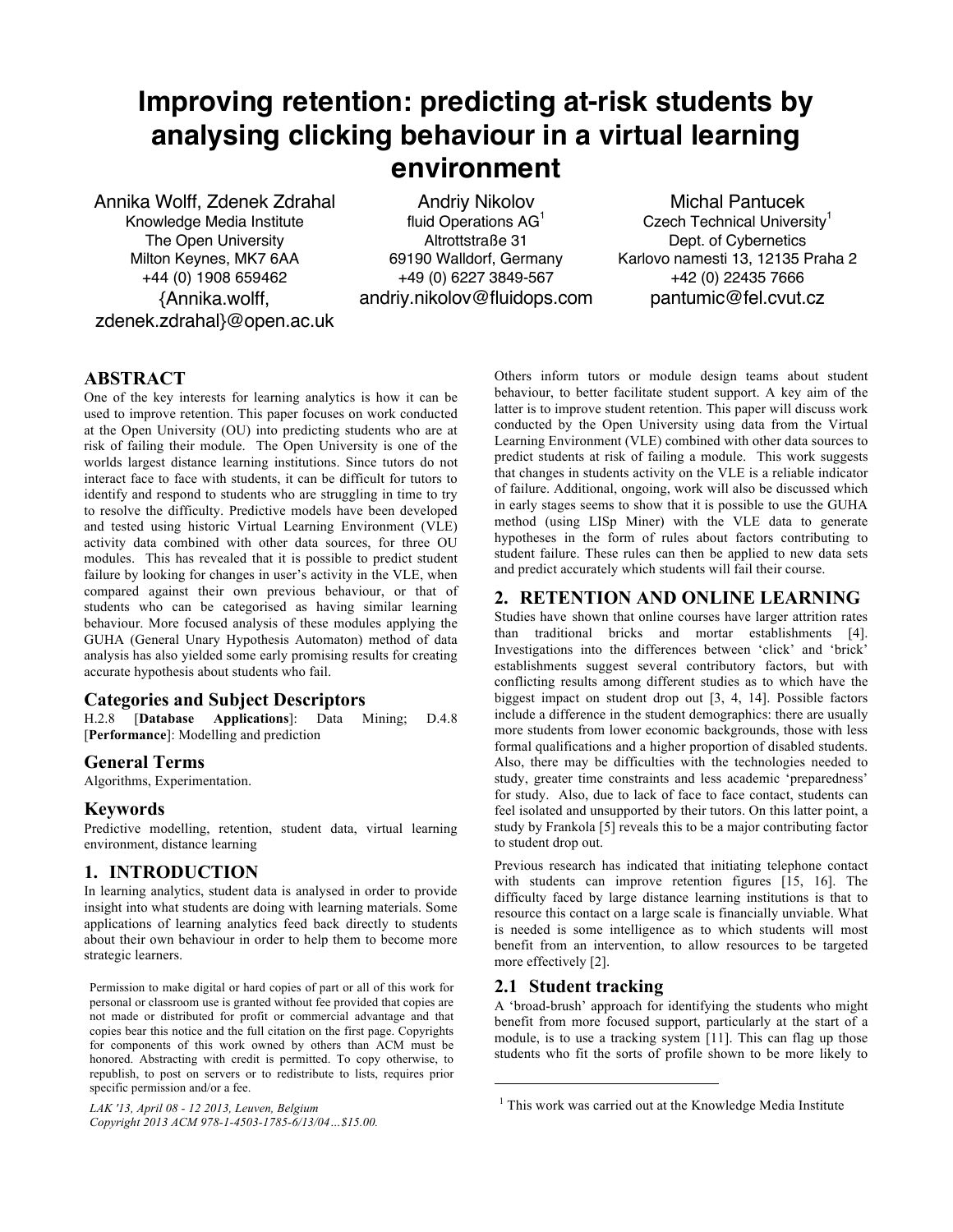fail. However, since these precise factors may vary by institution, it is advisable for each institution to undertake some analysis of their own data to determine which factors are most informative in their specific case [6]. A further issue is that, whilst these students are more at risk than others, the vast majority of them will go on to be successful, while others who don't fit that profile will fail. Therefore, these factors can be more usefully integrated with other data sources that reveal something of the students' behaviour and performance on the module. This can include, for example, data from Virtual Learning Environments, or other static data sources such as assessment submission patterns and outcomes.

Integrating these data sources increases the burden on the tutor in terms of analysing and interpret the tracking statistics. Visualisations can go a long way towards helping tutors to manage the data load (e.g. 11), but the more data that is involved, then the harder it is for tutors to know what to look for or to uncover the interesting patterns that might tell them who is struggling, or even why. Factors that might on the surface seem a good predictor of failure may become unreliable when the myriad of other factors involved in undertaking an online learning course come into play.

## **2.2 Predictive modelling**

One possible solution is to build predictive models [10]. Computational methods can identify consistent patterns in learner behaviour that are hard for the human tutors to perceive, but which can be used to accurately predict what they will do next (in this case, either pass or fail the course). Course Signals [1] visualizes predicted performance to both tutors and students themselves. The model is built on several data sources, including engagement with resources on the learning management system, as well as assessment performance, past history and demographics. The authors demonstrate the effectiveness of the system for improving retention. Smith and Sweeley [17] used data such as frequency of logins to learning system and some interaction with course materials (as determined by clicking) to try to predict student failure, weighting the model to look most at recent behaviour. They found a significant correlation between logging in, looking at materials and course outcome. The developed model had 70% accuracy in predicting unsuccessful students.

These predictive methods build models of 'average' learners against which individual students are compared. But distance learners are a diverse group, which means it is not possible to build a typical student profile [18]. Pistilli and Arnold suggest that the most effective models are built on a course by courses basis [12]. This is because most courses are structured differently and place different demands on learners. This is especially true if looking at activity data, where the course design will, to a large extent, dictate what learners ought to be doing in terms of engaging with learning materials, or chatting on forums etc.

# **3. BUILDING THE PREDICTIVE MODELS FROM OU DATA**

In common with other learning institutions, the Open University is interested in using analytic techniques as part of an approach to improving the student experience and increasing retention figures. As the OU is a distance learning institution, most of the knowledge about students is held in various data sources. Crucially, this includes knowledge about their learning activity in the form of their engagement with the Virtual Learning Environment (VLE). Other static data sources contain information on students' assessment results, as well as other demographic data, financing, disability flags etc. The aim was to develop models for predicting student failure using data from the VLE in combination with the assessment data: each OU module has a number of Tutor marked Assessments (TMA's) as well as a final exam. These contribute to the overall pass mark.

## **3.1 Understanding the modules**

The models were developed and tested on historic data sets from three modules, which were chosen for having large student numbers and for making good use of the VLE for delivering the course content. The modules were from the different subject areas of art, mathematics and business. The student numbers and VLE accesses are in Table 1.

**Table 1. Profiles of the three selected modules for developing and testing models**

| Module ID | No. of students | No. of VLE clicks |
|-----------|-----------------|-------------------|
|           | 4397            | 1570402           |
|           | 1292            | 2750432           |
|           | 2012            | 1218327           |

These modules were also considered to be fairly typical of OU courses, and more importantly to reflect how modules will increasingly be delivered in the future. However, even so it is necessary to note that all modules were significantly different in some important respects. Each module can set different criteria for passing the module. There can be different numbers of TMA's, some of which may be optional or substitutable with other TMA's. Therefore, predictive models were developed on a module by module basis to determine whether or not it is important to take these differences into account.

## **3.2 Understanding the data**

The VLE clicks are recorded by category, such as whether they were clicks for a module page, or clicks on a forum or discussion topic. The level of detail is relatively coarse-grained. Analysis was undertaken to understand whether or not it was necessary to filter out some categories of data, if they were not directly related to learning but may interfere with the predictive results. This analysis revealed that there were two categories of data that might be filtered. One category was the home-page for the module, that the user always visited before proceeding to look at further materials. However, since this page is accessed uniformly, it does not affect the quality of the data. Conversely, the other pages (such as updating personal details) were accessed so infrequently they had a similar non-effect. The remaining data categories related to forums, course content and online tools.

It was also necessary to spend some time ensuring that not only was each category of data was understood but also whether or not it was used consistently from one module to the next. While the issue of data cleaning for all data within the OU was not resolved, it was possible to gain enough knowledge about the data from the three selected modules to start building models.

## **3.3 Understanding the students**

The overall aim is to be able to understand the students behaviour by looking at their data alone and to therefore predict struggling students, even when the students don't say anything themselves. In order to do this, it is important to understand how students would be using the VLE and how this usage would affect their final performance. Student's VLE activity was analysed on the three modules, firstly by looking at all clicks, and then by breaking it down by the VLE data categories. The first general finding was that student activity, on average, increases in the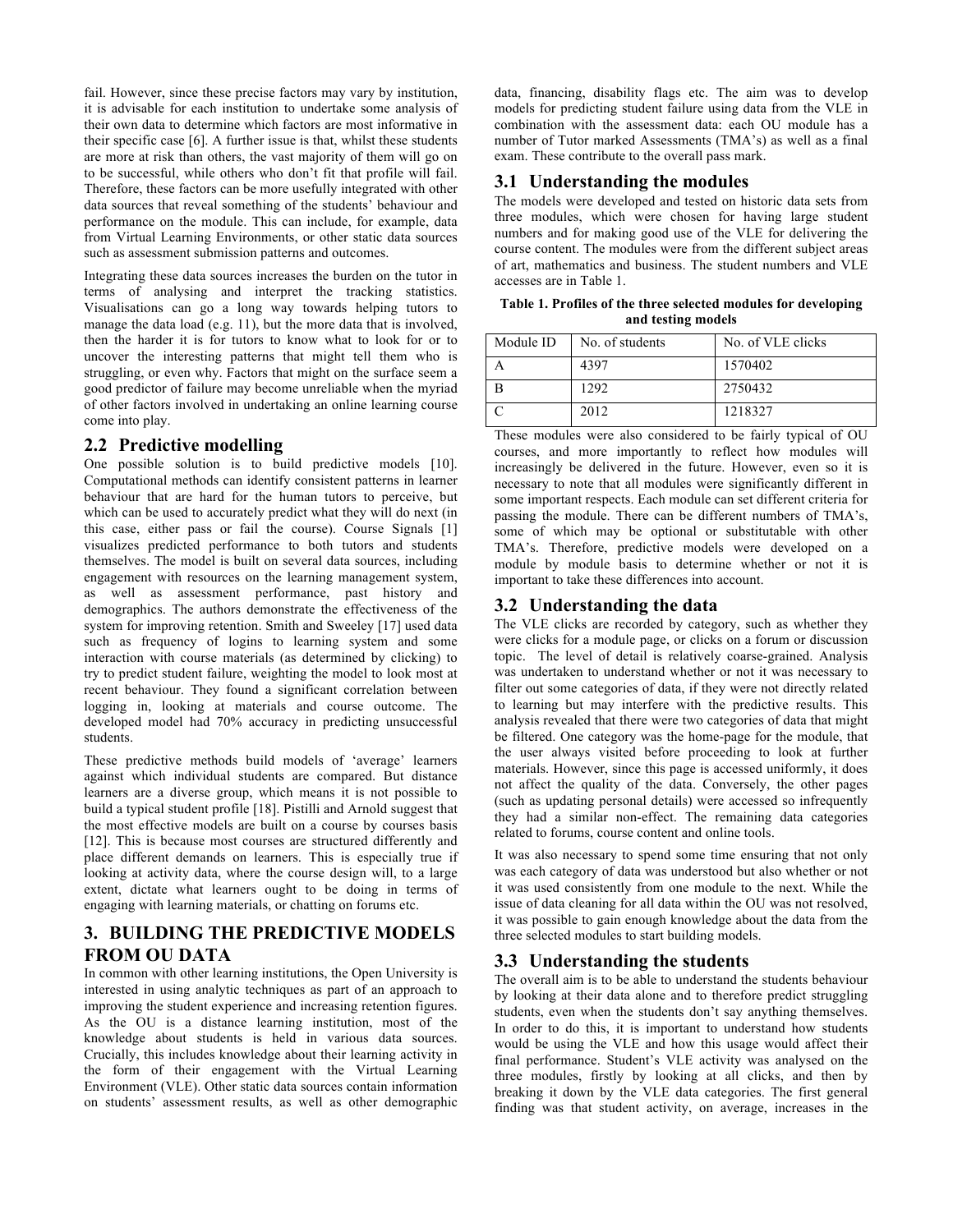week that an assessment is due. This finding is so marked that it is possible, without prior knowledge, to pinpoint the date of each assessment on each of the modules. This information is not usable in itself to predict failure of a TMA, since the student can access the VLE only at the last minute and still pass the assessment. Instead, it suggests the need to identify 'activity' time periods between assessments for analysing the students VLE accesses. A second important finding was that there is no such thing as an average student. This is consistent with the view of Thompson [17]. There were students who clicked a lot and still failed, or those who clicked hardly (if) at all and yet passed. These students may have a printed version of course materials, or may have been retaking the module and therefore required less VLE access. This was true of all modules. It was therefore not possible to find any general measure of clicking for a given module that students could be compared against.

## **4. PREDICTING PERFORMANCE DROP AND FINAL OUTCOME**

The next stage involved developing classifiers to predict risk, which is defined as either:

- a) performance drop predicting a previously wellperforming student will fall below the pass threshold in the next activity period.
- b) final outcome predicting whether a student will pass or fail the course. This was tested at different timeperiods in the course, namely the different assessment submission points.

Based on the previous analysis of students clicking behaviour, the data from students who did not engage with the VLE was filtered out. Training and testing were performed with the historical data from three modules using 10-fold cross-validation (whereby the data is divided into 10 random samples, 9 of which are used to train the model and the remaining 1 is used to test it). Testing was done using VLE data only, TMA data only and a combination of both. The VLE data was not processed to exclude any categories of data (based on the findings discussed in section 3.2). For both types of models, decision trees were found to outperform SVM's (state vector machines). The decision tree algorithm used was C4.5, a version of Quinlan's ID3 [13].

#### **4.1 Performance drop**

j

The features of the performance drop model included the students' assessment scores and the number of VLE clicks in a time window *k* (a period between TMA submission)*.* The feature to predict was the nominal class label ("drop"/"no-drop"). As the goal is primarily to recognise the "at risk" students, the results are measured using the standard precision (p), recall (r), and F1 measures for the class "drop"<sup>1</sup>. With the window size 3, the performance drop classifier was able to achieve high precision for

<sup>1</sup> The precision is defined as  $p = \frac{true \text{ positives}}{true \text{ positives} + false \text{ positives}}$  and recall as  $r = \frac{true \text{ positives}}{true \text{ positives} + false \text{ negatives}}$ , where "true positives" are the instances correctly recognised as belonging to the class "drop", "false positives" are the cases where the drop was expected, but the student actually performed well, and "false negatives" are the cases where the student's performance was not expected to drop, but actually dropped. Then, the combined F1 measure is defined as the combination of the two:  $F1 = \frac{2pr}{p+r}.$ 

all three courses (between 0.77 and 0.98) and good overall accuracy (F-measure between 0.61 and 0.94), on the VLE+TMA data combination. These results can be seen in Figure 1. Interestingly, the number of VLE clicks occurring just before the TMA being predicted was found to be the most informative attribute: a student who used to work with the VLE before but then stopped is likely to fail at the next TMA. Thus, even the time window size  $k = 1$  was sufficient to build the model, while increasing it could only lead to marginal increase in performance. TMA data on its own was not found to be very good at predicting performance drop. VLE data on its own was marginally better. The best prediction occurred when these two data sources were combined.



**Figure 1. Predicting performance drop, using VLE and TMA**  data, with a window size  $k = 3$ .

### **4.2 Final outcome**

The final outcome prediction model uses, as features, the scores for TMAs, the average TMA score, and the number of VLE clicks in periods between submission dates of each two subsequent TMAs. The findings from running the model on the available data was that precision is reduced as the module progresses, in other words it is easier to predict failing students in the early stages of a module. VLE clicks were again found to be better for prediction than the assessment scores. Again, VLE and TMA data combined are generally better for prediction, especially when compared to using only assessment data. See Figure 2 for an example using Module A data.



**Figure 2. Predicting final outcome at TMA 3 for Module A comparing TMA, VLE and combined.**

### **4.3 Adding demographic data to module A**

Demographic data was added to see if this would improve prediction of final outcome. The type of data to include was chosen in consultation with the student statistics team who have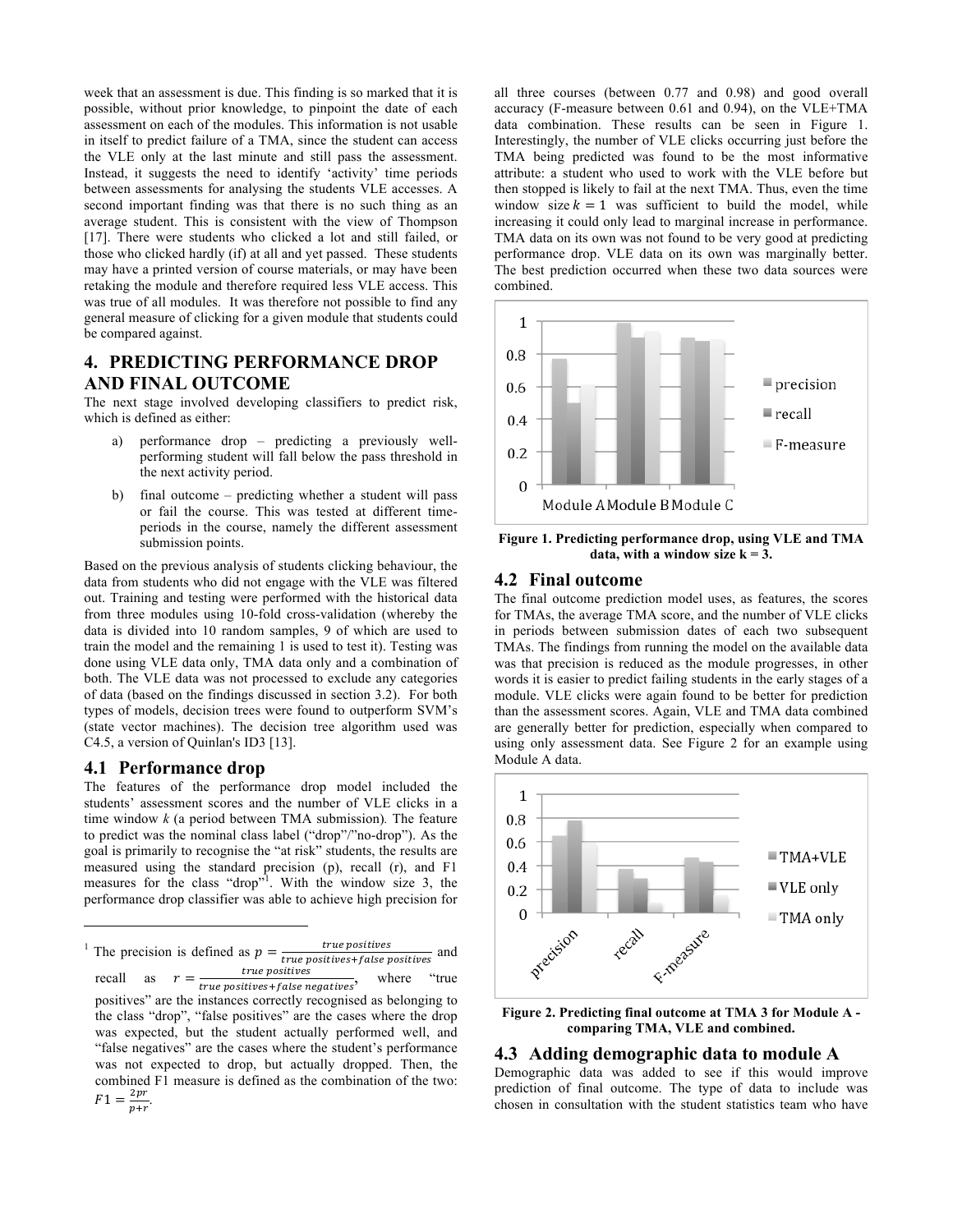used static data sources previously for prediction, though not combined with the VLE data. The demographic data was added to module A. It was found that this data did indeed improve prediction (see table 2). The selected demographic feature is not reported, as demographic data can be considered sensitive. However, it is likely that the chosen feature is specific to the Open University, since the demographics invariably vary between institutions. For example, the Open University solely offers distance learning and has a higher percentage of mature and disabled students than other institutions. It seems reasonable to suggest therefore that selecting which demographic data to use needs to be done on a case by case basis.

The importance of VLE, demographic or TMA data for prediction depends on the point in the module at which the prediction is being made. The data suggested that in the early stages the VLE data is best for prediction, then the demographic data and finally the assessment scores. However after the third assessment, the assessment scores become more informative. This seems reasonable, since the final result depends in some way on the assessment performance. Another possible explanation is that the students who drop out due to lack of motivation/difficulties, as evidenced by their VLE activity, tend to do so earlier in the module. Those who drop out later may do so for more unpredictable reasons, such as sudden personal problems.

| Table 2. Module A with additional demographic data |  |  |  |  |
|----------------------------------------------------|--|--|--|--|
|----------------------------------------------------|--|--|--|--|

| <b>TMA</b><br>number | with demographics |      |      | without demographics |      |      |
|----------------------|-------------------|------|------|----------------------|------|------|
|                      |                   |      | F1   | р                    |      | F1   |
|                      | 0.62              | 0.23 | 0.34 | 0.73                 | 0.21 | 0.32 |
| $\mathcal{E}$        | 0.70              | 0.37 | 0.49 | 0.65                 | 0.37 | 0.47 |
|                      | 0.7               | 0.35 | 0.47 | 0.74                 | 0.33 | 0.46 |

#### **4.4 Applying models across modules**

In a final test of using decision tree classifiers for prediction, the trained models were applied to different data sets. Unsurprisingly, the models generally proved best when applied to the same module. However, the quality on the 'transferred' models were still of reasonable quality and even in some cases better than on the original course it was trained on. These results suggest that there is a strong module-independent pattern of activity when looking at general student behaviour in terms of VLE activity. However, they do not give much precision for later stages of student drop out, nor do they provide module specific information for informing managers of why students might be struggling.

## **5. HYPOTHESIS GENERATION**

The next step has involved trying to generate hypotheses that can provide more detailed explanations for student failure, since the explanations produced through the decision trees are fairly generalized. This work, in early stages but yielding promising results, has used LISp Miner to implement the GUHA (General Unary Hypothesis Automaton) method of data analysis to produce hypotheses about failing students in the form of a set of association rules [8, 9]. The GUHA method is a data mining technique for generating as many plausible hypotheses as possible from the data, in accordance with initial set up parameters for confidence (the probability that a generated hypothesis correctly classifies the cases), support (a minimum percentage of examples that fit the rule) and maximum number of antecedents.

In the first stage, previous findings from the decision tree were replicated when it was confirmed that it was not possible to get useful results by looking at the VLE data in terms of total number of clicks. Instead, for each student, the attribute used for building the hypotheses was the *change* in the users VLE activity compared to a previous period activity, expressed as a percentage.

The TMA performance was also categorised into bands of <40% (the failure threshold), 40-60%, 60-80% and 80-100%. GUHA was trained to predict module failure (rather than performance drop).

Parameters were set to improve performance, e.g. setting the maximum number of antecedents to 5. The confidence was set to 70% (i.e. only generate rules that have a confidence of 70% or greater) so that it would not generate hypotheses that had equal chance of being invalid as they did of being valid. A suitable support value is dependent on the individual data set. In our case, because of the relatively low number of cases to classify in the large dataset (only a small proportion of students will fail) the support needed to be set very low in order for GUHA to find hypotheses (in some cases as low as 0.001).

GUHA produced a set of rules which, when applied to the same module data from the subsequent year (the model developed association rules from 2010 data which was then applied to 2011 data) produced extremely accurate results. As an example, shown in Table 3, GUHA has produced the following finding: a fail in TMA 4 can predict failure with 88% confidence in 2010 (537 cases) and 83% confidence in 2011 (516 cases). GUHA produced a more specific version of this rule that included the change in VLE activity between TMA's 6 and 7. This improved performance to 94% confidence in both 2010 (472 cases) and 2011 (394 cases).

**Table 3. Example of GUHA rules**

|                                                          | 2010 |        | 2011 |      |
|----------------------------------------------------------|------|--------|------|------|
|                                                          | conf | supp   | conf | supp |
| Tma4(<0;40)                                              | 0.88 | 0.1696 | 0.83 | 0.15 |
| Tma4(<0;40)) $&$<br>Vle6 vle7(<-133;-<br>$30$ $< 0$ ; 1) | 0.94 | 0.1578 | 0.94 | 0.13 |

## **6. FUTURE WORK**

Future work will continue to develop, refine and test both the decision tree and GUHA methods on expanding data sets and validate findings across multiple presentations of the modules. Additional demographic data will be added in pursuit of refinements. One possible area of interest is the use of disability data to highlight accessibility issues around module materials. Another key issue is to develop a formal representation of module design, to allow parameters to be set for each module that describes important aspects of the module that can help to improve the modelling. For example, to know the number and timing of TMA' s, whether or not they are compulsory, if they can be substituted, or if they are made deliberately harder or easier.

The overall goal of future work is to implement predictions using real-time data. The current barrier is the disparate nature of data sources, although this is being addressed through an upcoming data warehouse.

## **7. SUMMARY AND CONCLUSIONS**

The results of this work indicate that using even fairly coarsegrain data about students' activity on a VLE and combining this with some other data sources, it is possible to predict ailing students. Decision trees have been demonstrated to be suitable for